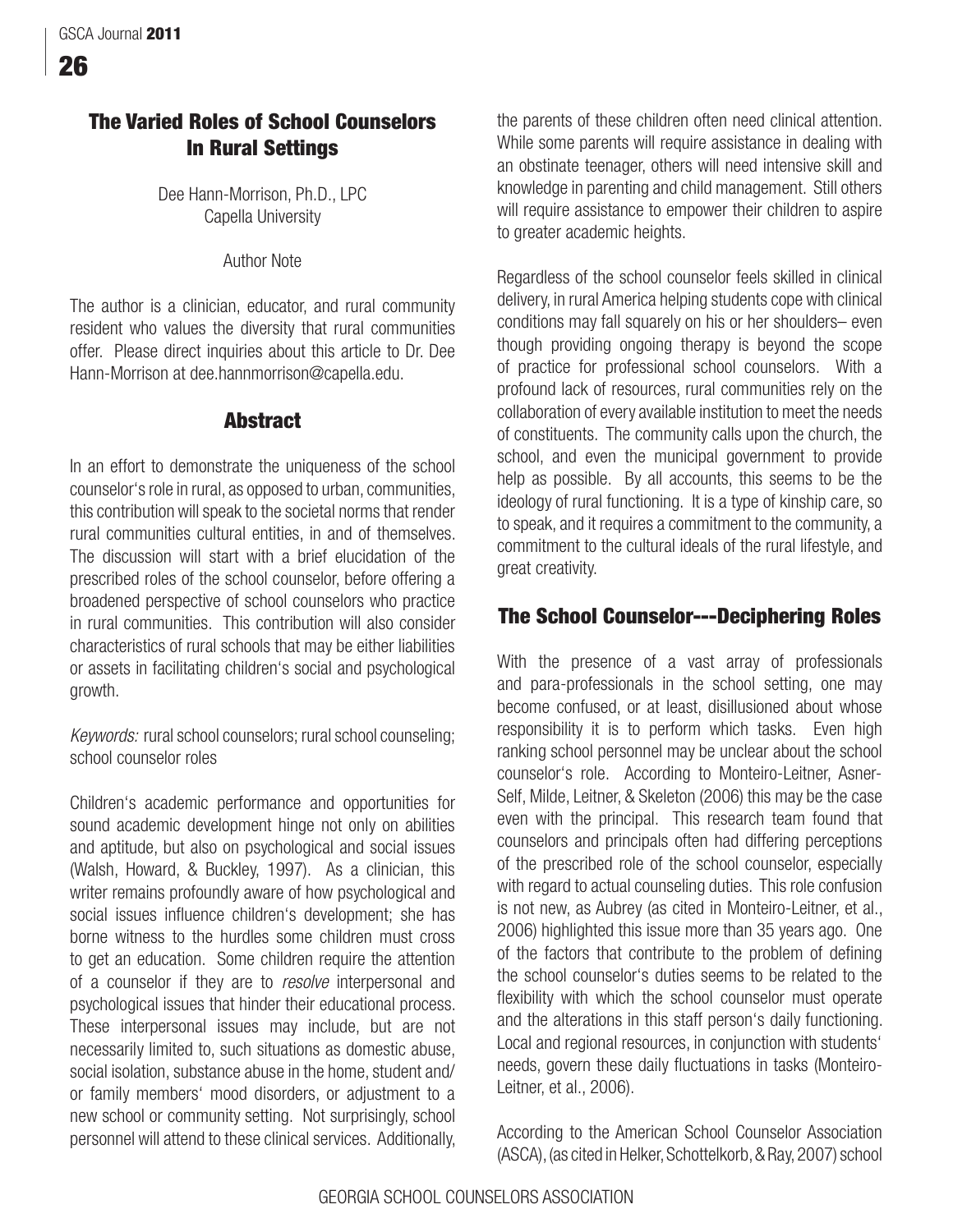counselors are ". . . certified or licensed professional(s) who address the needs of students comprehensively through the implementation of a comprehensive developmental school guidance program" (p. 32). According to Helker, Schottelkorb, & Ray (2007), consultation and coordination of services are among the four primary interventions in the school counselor's duties. In either of these capacities, the school counselor engages in an array of activities (inside and/or outside of the school building) to help students succeed in the educational system. Helping students become successful in the educational system may translate into tasks as basic as identifying tutoring services for a child or assisting a child in improving his or her personal hygiene skills. Success in the educational setting, for some children, may be the product of resolving such interpersonal issues as anger management, shyness, or dealing with interpersonal victimization. Another child's academic success may only come when she is not charged with covering for a drug addicted mom or an abusive father. Because of the breadth of the school counselor's scope of responsibilities, the person acting in this role must not only be creative, but must also be skilled in resource management, community mobilization, and be able to multi-task (Mitchell & Bryan, 2007).

Mitchell & Bryan (2007) highlight the variety of activities taken on by school counselors in facilitating academic success in a particular immigrant population. In an effort to address barriers to the study population's performance in school the research team concluded that the school counselors under observation developed and implemented interventions that were not necessarily academic in nature. Parent support groups, for example, strengthened the bond between parents and their children, while at the same time, helped parents to understand the local and national rules regarding child abuse. These support groups also encouraged parents to consider alternative discipline methods, while providing a forum for the parents to share and resolve the socio-cultural stressors faced by the parents and children (Mitchell & Bryan, 2007). An integral part of this particular effort was a training component that assisted teachers in understanding the cultural ideologies of the study population (Mitchell & Bryan).

Bryan & Holcomb-McCoy (2007) assert that the school counselor may also serve in a clinical capacity, which is especially the case in rural settings. They suggest that the

school counselor may also serve as a guidance person, a vocational advisor, a parent educator, and as a clinician. While the school counselor may assist one student with a schedule or review options for career development, the next student may present with a situation of familial violence, an unplanned pregnancy, or depressive symptoms. Each of these issues requires the attention and expertise of a skilled and knowledgeable interventionist. In rural communities, stakeholders may expect the school counselor to respond to a host of social and emotional issues, and, realistically, these responses will occur under less than optimal conditions (Morrisette, 2000).

As one can plainly see, if the school counselor is to facilitate academic success for students, then s/he must be a problem-solving member of the school's resource team. The school counselor must have skills to provide direct and indirect intervention, to plan, direct, and implement prevention programming, and serve as a student advocate. (Monteiro-Leitner, et al., 2006). Monteiro-Leitner, et al. further offer that planning, development, and implementation require the ability to mobilize and motivate all vested entities, whose energies and other resources the school counselor will ultimately find indispensible in the rural community.

### **The Rural School/The Rural Community**

According to Walsh, Howard, & Buckley (1999) there is an inextricable link among the home, school and the sociocultural environment. In order to understand and properly serve and promote the development of children in the social, educational, or psychological domain, one must first understand the child's social environment, including his home and his community. Because of its cohesiveness and characteristics, the rural community is a distinct culture. This is not to suggest that those who choose to reside in rural communities are less than' their urban counterparts, or that they necessarily suffer any emotional, mental, or cognitive defect. Rather, residency in a rural community often translates into significant differences in one's manner of living. Edwards (2004) considers the rural lifestyle as a society uniquely defined by a framework that . . . "facilitates, constrains, and shapes the kinds of options that are available to individuals" (p. 3). Edwards clarifies further that the cultural ideology and environmental context of the rural community serves the foundational purpose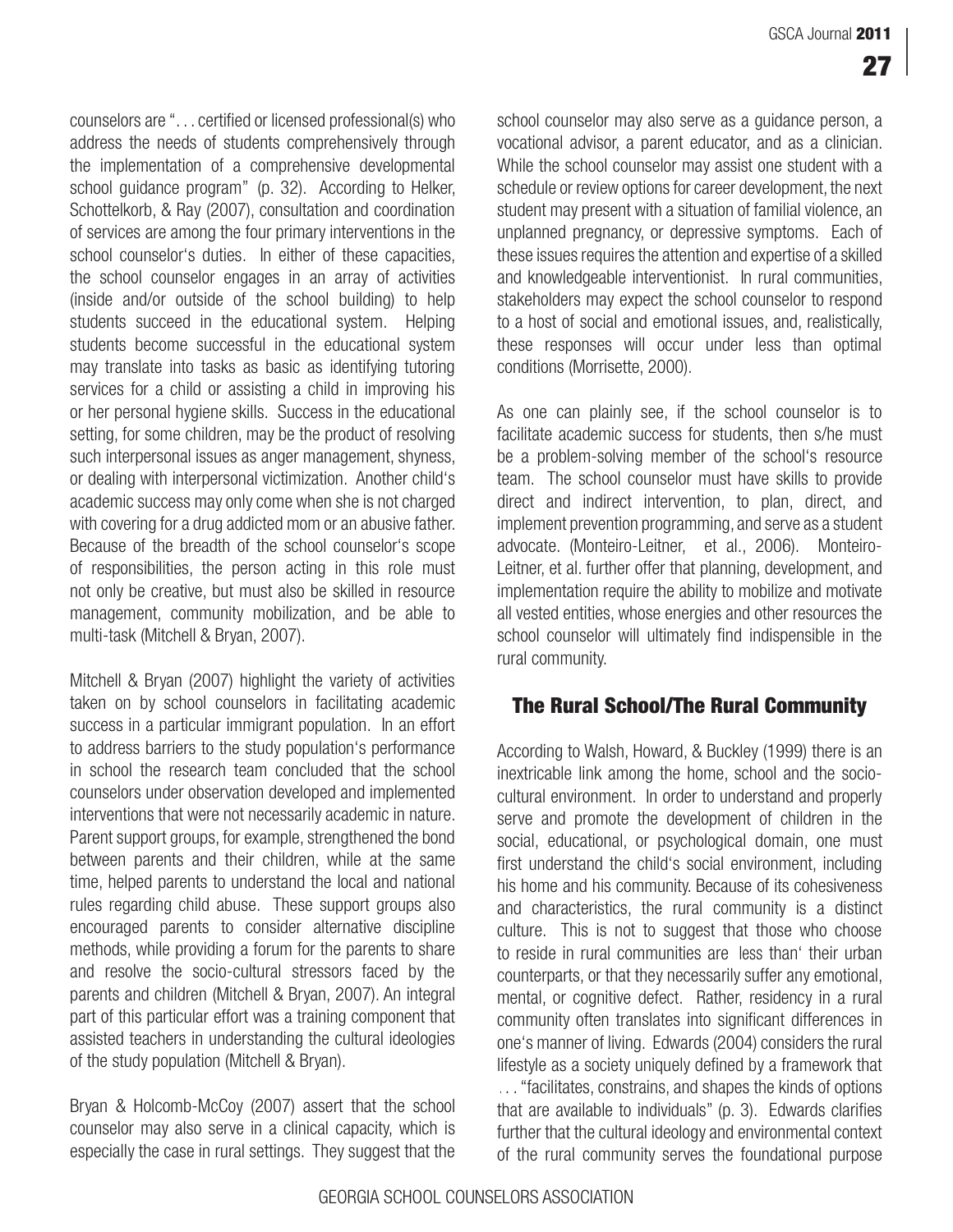of setting norms that affect interpretations and govern individual as well as group interactions. Consequently, concerns regarding specific educational needs and access to mental health services arise and these seem directly related to rural lifestyle.

In considering service delivery in rural communities, the influence of poverty remains of utmost importance and fully considered. Research consistently finds a strong correlation between poverty and rural communities (Cross & Burney, 2005; Monteiro-Leitner, Asner-Self, Milde, Leitner, & Skelton, 2006; & Bryan & Holcomb McCoy, 2007). In southern states, however, the picture seems especially grim. Moore, Probst, Tompkins, & Martin (2005) found that in small rural counties in one southern state, 77% of African American children and 77% of Hispanic children live in households at or below 200% of the federal poverty level. Moore, et al., (2005) contend, further, that the poverty level increases as the child's county of residence becomes more rural.

Most practitioners, educators, and other professional service providers are quick to recognize that rural communities lack resources that would facilitate any degree of ease in service provision. There is no lack of truth in these contentions---rural areas simply do not have the degree or even the breadth of resources one might expect in urban centers. While this lack of resources challenges service delivery, lack of resources also makes for challenges for residents' everyday existence, as well. Families in rural areas, then, face issues that are unique to them, and that are more often than not, a function of their environment. Mink, Moore, Johnson, Probst, & Martin (2005) found, for example, that while rural and urban teens are about equal in their likelihood of exposure to violence, rural teens tend to experience other risk factors that may render them more vulnerable for school failure. According to Mink, et al. (2005) rural teens are at significantly greater risk than their urban and suburban counterparts for using tobacco products, crack/cocaine, and steroids. Of even greater note is the high prevalence of the use of crystal meth among rural teens.

Additionally, Moore, et al. (2005) report that 80% of rural children with potential mental health problems live in counties that do not have community mental health centers. Interestingly, while these problems exist, and are of great

note, especially in rural communities, the services to combat these problems were notably absent or negligible in rural schools. Mink, et al., (2005) found in South Carolina, for example, that while rural and urban schools were equally as likely to have professional school counselors, psychologists, and social workers on staff, these personnel were available for significantly fewer hours in the rural settings. They found, additionally, that counselors in rural schools were significantly less likely to hold proper credentials or to have earned even a graduate degree. Of further interest is the finding that rural schools tended to use significantly less prevention initiatives or preventive policies than schools in urban settings, and relied heavily on more punitive policies when behavioral infractions occurred (Mink, et al., 2005).

Clearly, there is a lot amiss about the schools in rural settings, making them less than optimal for employment consideration for counselors. Despite the deficits noted in these settings, many unique assets of rural communities render them resilient in mediating issues in most, if not all, of their institutions. Moore, et al., (2005) found, for example, that parental stress levels tend to be lower in rural areas than in urban areas. On a scale of  $3 - 12$  (with 12 being the worst) rural parents averaged stress levels of 3.47, compared to nearly 5.0 for urban parents. The implications of such findings, according to Moore, et al. (2005) translated into the modeling of many types of positive behaviors by parents. The researchers link the lesser degree of parental stress to greater parental availability to participate actively in school-community functions, thereby facilitating greater academic performance by students. They also attribute lower incidences of violence among rural teens to lower levels of parental stress.

While rural schools, like their urban counterparts, seem to be grossly understaffed, the student populations are usually smaller. This, according to Cross & Burney (2005) is undoubtedly a positive for students at either end of the academic spectrum. Gifted students, they assert, benefit especially from the smaller class sizes that rural schools afford them. Rural teachers seem to consider rural gifted students holistically rather than simply through an academic achievement lens. Additionally, Cross & Dixon (1998, as cited in Cross & Burney, 2005) found that gifted students in small rural schools had more social latitude than gifted students attending larger urban schools. The research team noted, also, that important social and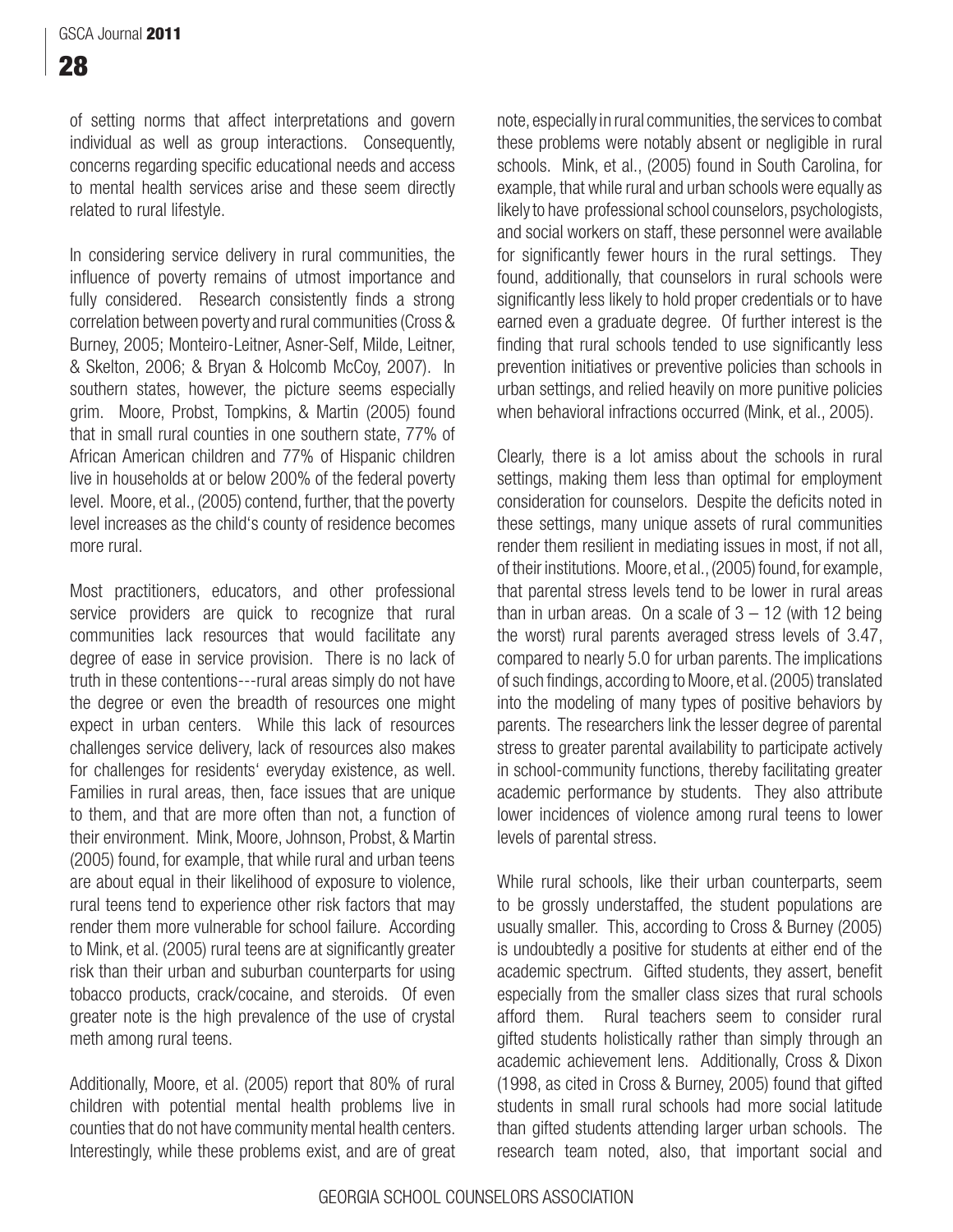psychological differences existed between rural and urban gifted students. The former, they say, viewed competition in the academic arena as positive, while urban gifted students' experience with competition for academic status was anxiety producing. They also noted that in rural schools, gifted students had greater opportunities for tailored academic instruction (Cross & Burney, 2005).

People in rural communities tend to demonstrate a stake in their communities and all its institutions. Rural fire departments, churches, police departments, municipal government, and schools all tend to enjoy an unyielding kind of support from their respective communities (Alisauskas & Jankauskiene, 2008; Edwards, 2004; Marquart-Pyatt & Petrzelka; 2008;). Not unlike the findings of previously mentioned studies, Alisauskas & Jankauskiene show similar ideologies of rural culture in Eastern Europe and distinguish five key features of rural communities regarding members' willingness to invest energies. At least two of these seem applicable to this discussion. Conventional wisdom suggests that rural people characteristically prefer to solve their own social, economic, environmental, and other problems, and to engage in activities that preserve traditions. Collaboration is a crucial component of survival and is likely to include a broad range of professionals, including educators, farmers, and clergymen. Alisauskas & Jankauskiene aptly call this method of problem resolution the integral method, because issues in rural communities tend to be intensely interrelated.

Cross & Burney (2005) describe the rural community's support of its educational institutions as one that affords students considerable opportunities for participation in a broader range of activities that allow for leadership development. The connectedness between the school and the community is not necessarily a uniquely rural phenomenon, they say, however, the depth of that connection is a characteristic of the rural ideology. Despite the fact of high rates of poverty in rural communities, Cross & Dixon (1998, as cited in Cross & Burney, 2005) found that rural communities tend to express significant support for their schools and school activities. Support, for rural communities, they say, may range from donations of time, goods, monies, or expertise; participation in local and regional activities; or advocacy on behalf of the school.

The greatest challenge and paradoxically greatest help facing the rural community include pervasive stereotypes the practitioner may have. These disparaging beliefs are broad in scope and tend to include portrayal of rural residents as "…simple minded buffoons…" (Giardina, 1993, p.2). Other stereotypes include the belief that people who live in rural communities are backward, un-ambitious, and lazy. While this writer suspects that most readers of this contribution will be fully aware of how irrational these notions are, denying their existence would serve little more than to passively contribute to their proliferation. The new resident to rural America often finds the cultural mores unsettling. This, according to Morrissette (2000) includes school personnel. If the school counselor holds stereotypical beliefs, they will manifest in interactions with students, parents, and community at large. Both Morrisette (2000) and Cross and Burney (2005) note that the consequences of this kind of prejudice from a school counselor likely has profound adverse effects on students' efficacy levels, performance, and efforts toward educational achievement. To support and encourage students, the counselor or any school staff, for that matter, must operate from a strengthsbased orientation, which affirms and genuinely advocates for a broad array of educational options for all students (Bryan & Holcomb-McCoy, 2007; Morrisette, 2000).

## **Broadened Rural School Counselor Responsibilities**

Now that we have established the uniqueness of rural communities and therefore, rural schools, the foundation is laid to consider the uniqueness of the role of the school counselor in a rural school. It is not this writer's goal to misrepresent the everyday issues faced by school counselors practicing in rural settings. Like other professionals in rural areas, the rural school counselor, too, will very probably have to deal with isolation, lack of appropriate professional supervision, and limited access to opportunities for professional growth. Morrisette (2000) rather aptly described the experience of the young school counselor relocating to rural America from an urban setting as ". . . culture shock" (p. 2). Because of the challenges inherent in the rural lifestyle alone, says Morrisette (2000) this person is more likely than not to abandon this position within the first year.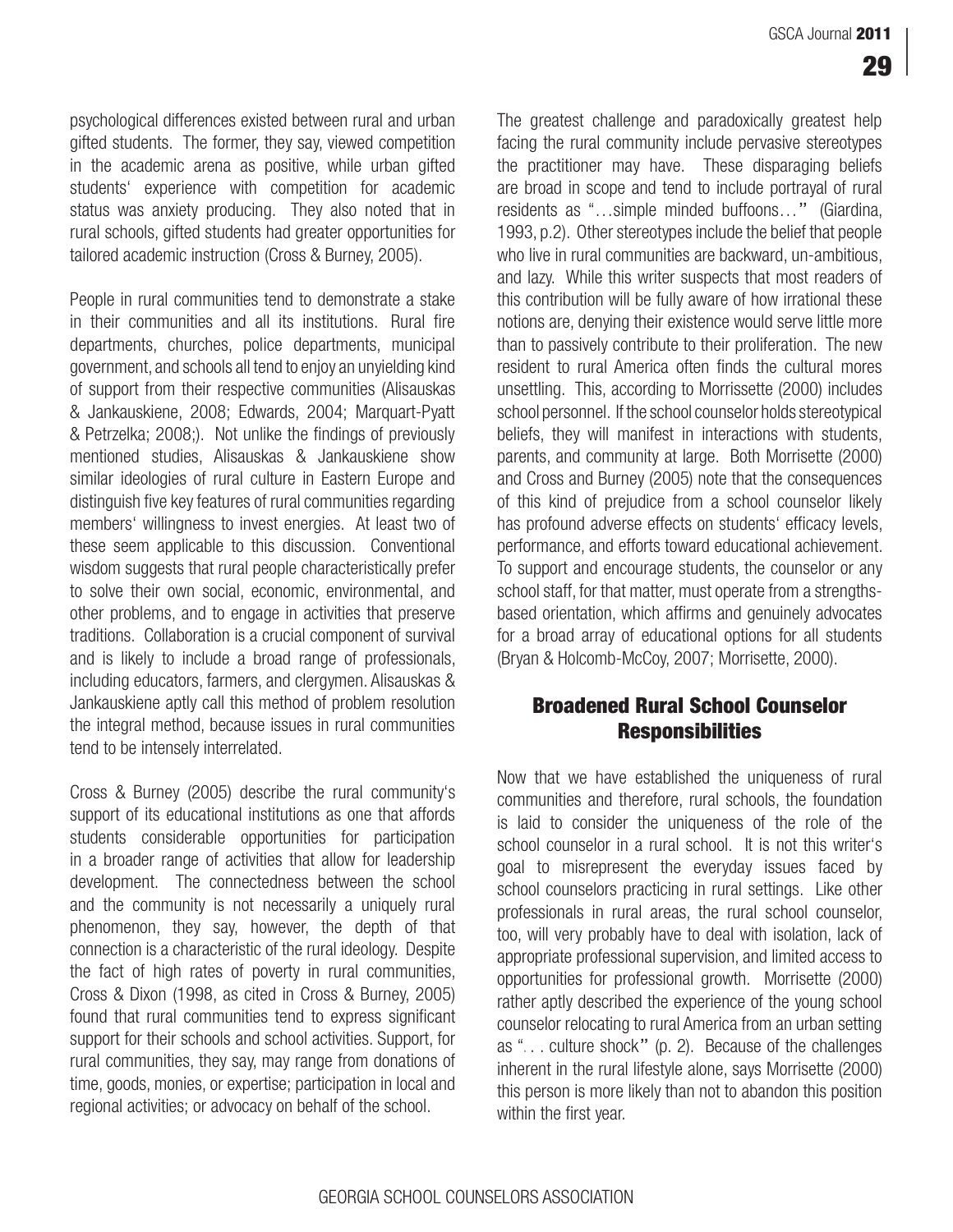One of the hallmarks of the rural community is the lack of anonymity compared to that of urban areas. The school counselor, like other professionals in rural America, cannot simply disappear after the closing bell. As a part of the community, this person operates in multiple overlapping relationships. The community's view of this person is as a professional with little tolerance for deviations from that role. Morrisette (2000) likens this type of existence to that of living in a fish bowl. Bryan & Holcomb-McCoy, (2004) caution that this high level of visibility, coupled with a broad scope of responsibilities and limited resources, can become the recipe for professional burnout.

Research has consistently confirmed burn-out to be of great concern for rural service providers (Hann-Morrison, 2003; Hann-Morrison, 2006; Mitchell & Bryan, 2007). In rural communities school counselors, like mental health providers, struggle with finding the balance between their professional beings and their private beings in an environment that is so interdependent. In settings where everyone holds considerably more intimate knowledge about everyone's comings and goings (a feature of survival in rural communities) it becomes a challenge for the professional to ebb simply into the background at the end of the workday.

Despite these challenges, there are rewards in providing school counseling services in the rural setting. Among them, according to Morrisette (2000) are such things as flexibility to design and implement programs, less bureaucracy, and probably most importantly, community engagement. Some of the more common areas of new responsibilities for the rural school counselor include such chores as providing parent education sessions, community coalition building, and conducting home visits. These items are included among what Christiansen (1997) calls protective factors. Protective factors, according to Christiansen (1997) are elements from the community that ". . . buffer children from stress and trauma and lead to resilience" (p. 203).

According to Mitchell and Bryan (2007), as a parent educator, the school counselor must exercise sensitivity regarding parents' hours of availability, transportation issues, and probably most importantly, educational levels. The school counselor, in accordance with the task of developing, implementing, and evaluating activities to facilitate children's educational achievement, may no longer function in the capacity of a typical 8:00 a.m. – 5:00 p.m. professional. According to Cross and Burney (2005), for example, one of the charges of the new school counselor is parent education. In rural communities, especially, providing parent education, more often than not, will entail significant changes the conceptualization of traditional work hours. With rural community members working generally blue collar types of job, with rigid work hours and conditions, the better option for parental participation will more likely be evenings or weekends (Cross & Burney, 2005; Christiansen, 1997). While sites for parent education training are generally not so much of a hardship, as the school building seems to serve that purpose superbly, the bigger issue appears to be one of tailoring instruction to the consumers' level of understanding. Mitchell & Bryan (2007) caution educators to avoid assuming all parents will operate at a basic or elementary level.

Community coalition building involves the school counselor's willingness to work collaboratively with other community institutions. This, according to Mitchell & Bryan (2007) may mean meeting with the mental health practitioner, or sitting on a multi-disciplinary task force to help resolve a community issue or an issue with a particular child or family. In the capacity of coalition building, Christiansen (1997) suggested that the school counselor collaborate with the teacher to find creative ways of getting parents actively involved in school activities, and thus involved in the child's education. Such efforts may include guest for a day' programs, whereby a parent is invited to speak/present to a class on a particular topic. Other ideas include inviting parents to special assemblies or coaching an athletic or academic event (Christiansen, 1997). These kinds of efforts, says, Christiansen (1997) are apt to promote positive relationships between teachers and parents.

It has been this writer's experience that professionals tend to struggle with the notion of doing home visits. This takes professionals out of their comfort zone, and for some, creates great anxiety. Both Mitchell and Bryan (2007) and Cross and Burney (2005) hail the benefits of home visits as being among the most efficient means of gathering knowledge about the population with which one hopes to work productively. Further, they challenge the merits of some professionals' contentions regarding personal safety as a deterrent to home visits. Christiansen (1997) and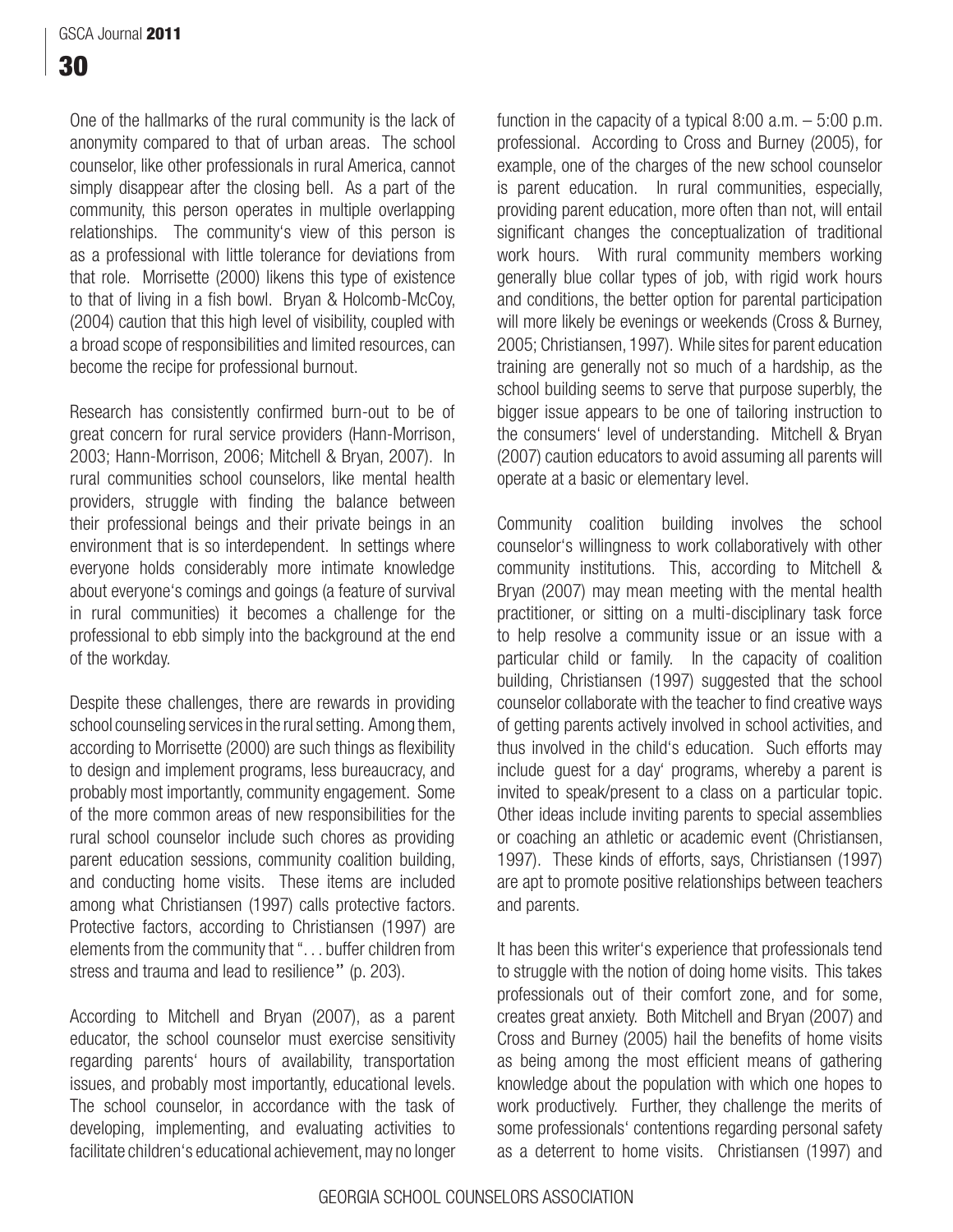Walsh, Howard and Buckley (1999) offer home visits as an optimal mechanism for relationship building between school personnel and parents. Both teams of researchers recognize that children who are at risk for school failure are more than likely parented by adults who have little or no social connection with the school culture. Walsh, Howard, and Buckley (1999) propose that by prompting and securing an invitation to the homes of children and meeting parents on their own turf, at least two positive outcomes will likely occur. First, school personnel will garner a better understanding of, and thus, greater sensitivity to the everyday challenges faced by the family. Second, home visits by professionals tend to demonstrate to parents a sense that the professional has an interest in the family. While home visits are not recommended in every situation, as a rule, this mode of service delivery and assessment have proven to be safe and effective (Mitchell & Bryan, 2007).

It is prudent to note a caveat, here. At least two contingencies seem to exist regarding the school counselor's willingness to participate actively with the community. First, how connected does the school counselor feel to the community? Bryan & Holcomb-McCoy (2004) found, for example, that most school counselors who practiced in rural schools believed their roles should expand to community partnerships. They note, further, though, that elementary school practitioners perceived their community partnership roles to be more important than middle and high school counselors. Second, the expansion of school counselor services outside the traditional domain of the school building is generally not at the sole discretion of the counselor. Hopper, Pankake & Schroth (1999) found that a major factor in the development of such school- community connections depends on the level of commitment of school administrators. In their assessment of rural school district superintendant's perceptions of inclusion, for example, Hopper, Panake & Schroth (1999) demonstrated that when high level administrators embrace change and innovation, the positive energy created is often channeled downward. They add, further, that superintendants' community visibility and district authority positions them to create the energy necessary to support effective school-family-community partnerships.

#### **What Has Worked**

A hallmark of the rural community is its lack of traditional resources. Paradoxically, though, rural communities may be seen as being quite rich, especially so in that there tends to be a strong sense of ownership of the community, and therefore, above average willingness to share and donate resources for the common good. People in rural communities seem more apt than those in urban settings to assist their neighbors. This neighborliness and fictive kinship mentality is not limited to micro-systems, but may be observed at broad levels of functioning within and across rural communities (Hann-Morrison, 2003).

Bryan and Holcomb-McCoy (2004) call the collaboration between and among school and community entities, school-family-community (SFC) partnerships. These partnerships, they contend, appear to be more prevalent in rural settings and work in unison to plan, coordinate, and implement programs such as mentoring opportunities; home visit programs; tutoring services; and parent centers. SFC partnerships ultimately emphasize improving academic success for students as well as social and emotional support that will facilitate gains in academics.

In rural America, one of the most powerful institutions is the church. This particular asset, in combination with other community factors, has proven to be a potent force in assisting children and their families to turn around low academic performance. Hann-Morrison (2003) found that rural students experiencing academic challenges also seemed to have unmet psychological needs that manifested behaviorally in the classroom. The school family collaboration between educators (e.g., school counselor or teacher), the church, and parents and students proved beneficial at several levels. First, students' behaviors improved. Moreover, the researcher noted improvements before the complete intervention unfolded during the study. Second, students' grades improved. Third, teacher-parent relationships showed notable improvement, and finally, there was a relationship founded between the church and the school. All these relationships and outcomes serve to illustrate the profundity of SFC partnerships in school districts where at first glance, a person might see the glass as half-empty. Hann-Morrison (2003) concluded that ". . . among the most vital benefit of program participation . . . was the perception of parental empowerment . . . in their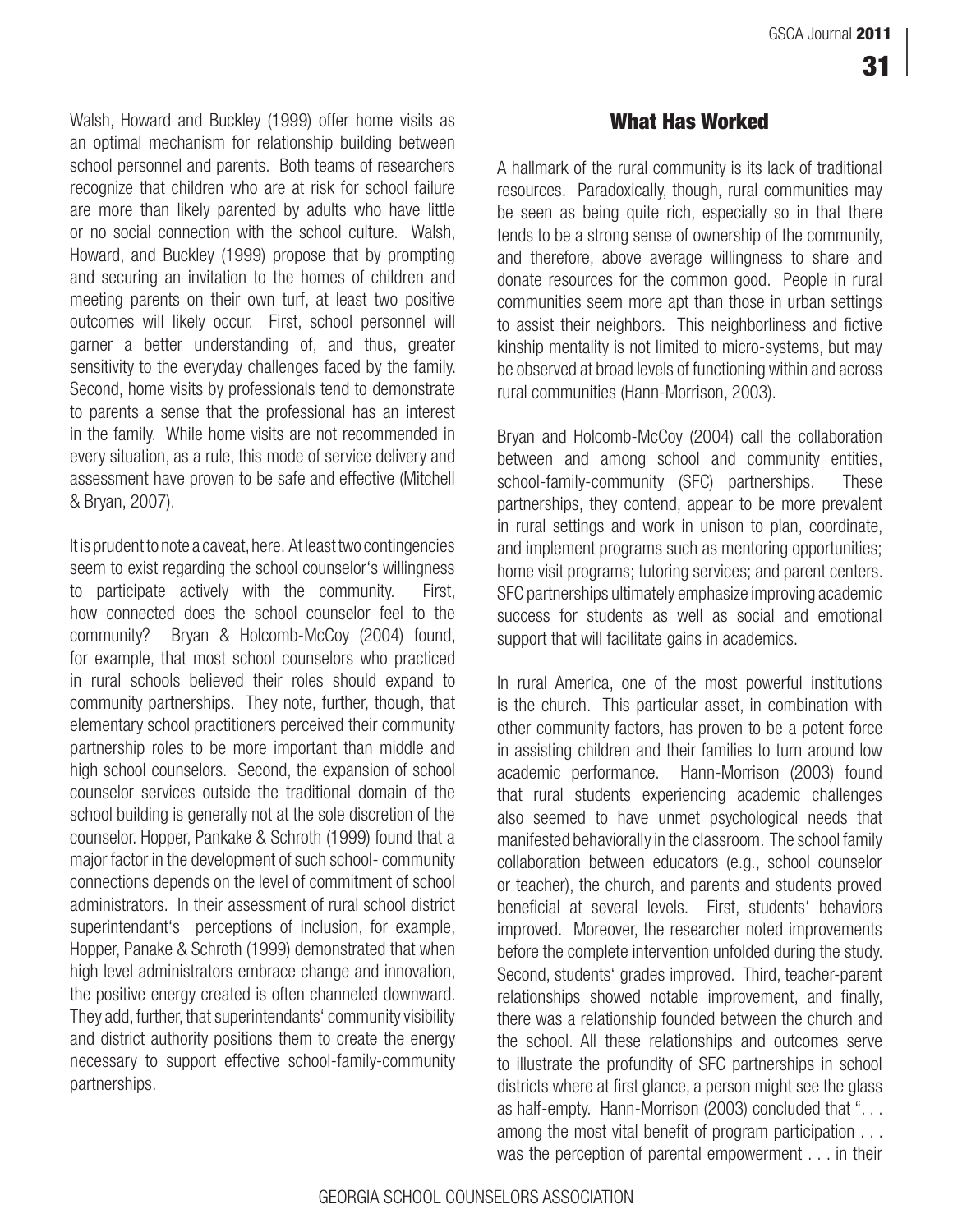children's educational process" (p. 6). Parents and school counselors will likely not only generalize these lessons of empowerment to other children and other circumstances but also generalize them to other domains of life in the rural community.

Another such example of positive outcomes related to (SFC) partnership in a rural setting is Project Aspire (Cross & Burney, 2005). Cross and Burney (2005) describe a three-year grant funded program designed specifically for academically gifted children in a rural community. The program, they contend, included an intense counseling component and resulted in clear implications for school counselors in rural schools. The premise of Project Aspire is that counseling services will enhance students' opportunities for academic achievement by providing assistance in dealing with non-academic issues that hinder academic performance. The program also emphasized professional development counseling for school counselors and other personnel to assist them in better understanding the characteristics of rural students and the rural community.

Based on an analysis of interviews with 21 counselors working in 14 rural schools, the researchers were able to identify issues significant to rural school counselors in their effort to develop, implement, and evaluate schoolfamily-community partnerships. Consistent with tASCA's (as cited in Helker, Schottelkorb, & Ray, 2007) description of school counselors' roles, Cross & Burney (2005), too, found repeated themes related to advocacy. Results from Project Aspire demonstrated a positive correlation between students' academic performance and the quantity and quality of school counselors' advocacy. Advocacy efforts included basic steps such as securing space, time, and/or permission for students to complete homework assignments on school property and rallying support for students' participation on community boards. Another finding of this study included issues related to school counselors' respect for, and genuine belief in students' capabilities.

The second goal of this article is to facilitate readers' understanding of the interrelatedness of the community and the school in achieving emotional, educational and professional development for rural students. Along with this second goal goes the inherent understanding that the educational, emotional and professional development for people residing in rural communities is not only expected, but is also achievable. The human desire for self-actualization is no less a goal of rural people than any other population.

This writer understands fully, that many challenges face the rural school counselor. Unfortunately, though, the greatest challenge may not necessarily be the lack of tangible resources, but rather a profound lack of the resource we know as expectation. What the professionals serving rural communities bring with them in terms of their belief in what is possible is often among the greatest contributor to the ultimate outcome.

Rural communities and their component institutions recognize that their culture is unique and that there are significant challenges inherent in this environment. These communities are, however, prepared to offer themselves up wholly to improve the lives of their constituents. Rural communities have long subscribed to a communal notion of being; to a readiness to collaborate and share ideas, ingenuities, expertise, time, and whatever else is at their disposal to contribute. This is simply a cultural imperative in rural communities.

With the school serving as a primary, stable, and valued entity in the rural community--- and the one with probably the greatest depth of intellectual and creative resources, it seems reasonable to expect it to assume the lead in mobilizing change. Counselors subscribe to a belief in facilitating emotional and social growth and encouraging human beings to reach their greatest potential. This alone, should be the catalyst for school counselors' efforts.

### **Conclusion**

This writer offers considerations as a clinician, an educator, and a rural community resident and posits that the emotional, educational, and professional development in rural communities is no less a goal than it is in urban settings.